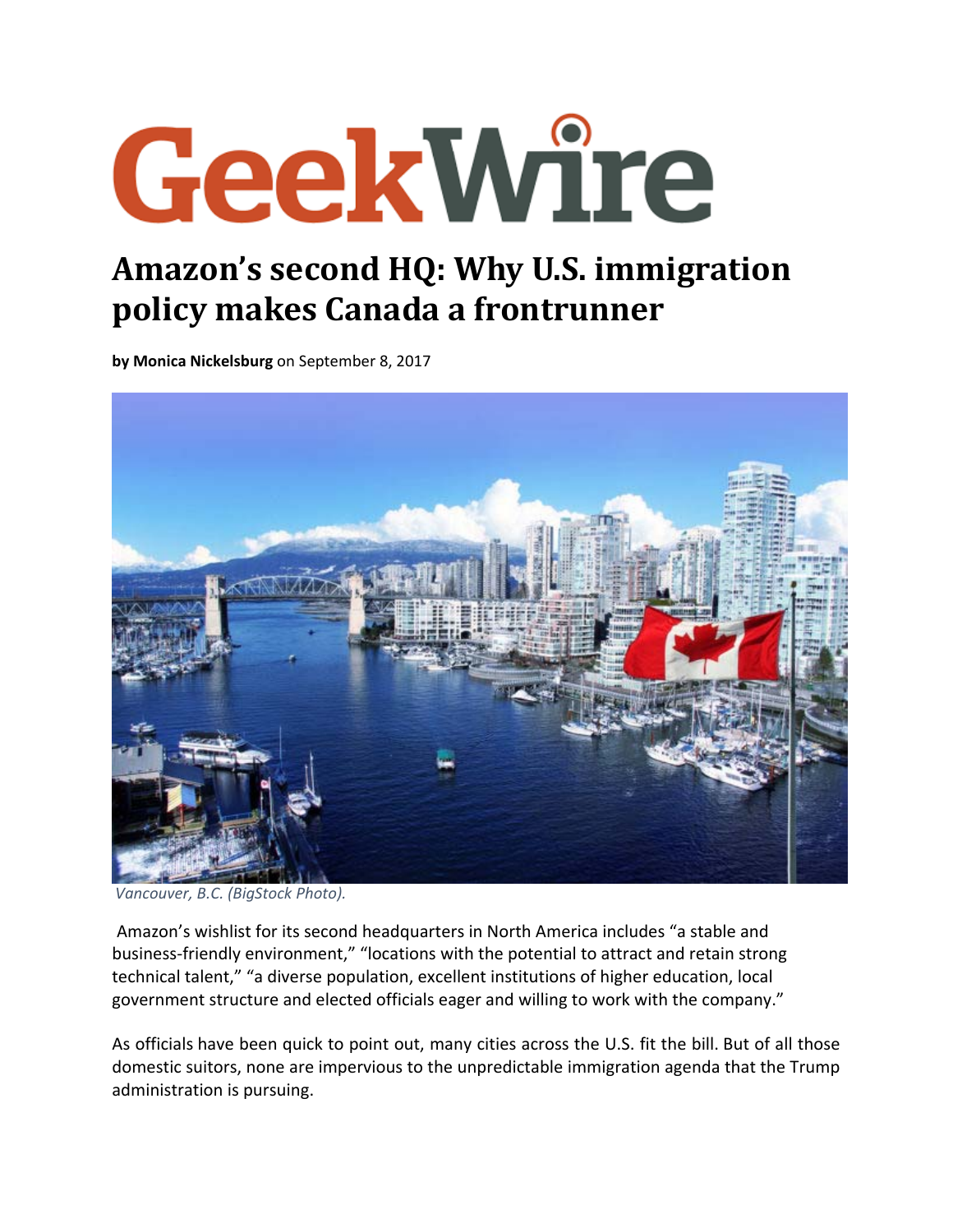If Amazon selects a Canadian city, it can check the boxes on its list, protect its immigrant employees, and benefit from the country's pro-immigration policies that are an explicit play to attract international tech talent.



*Immigration attorney Lola Zakharova. (Photo by Cass Redstone)*

to continue driving innovation in tech."

"The HQ2 plan seems to accommodate the expanding workforce of the company, and it seems that incentives offered by the new locality will play some role," said Lola Zakharova, a Seattle‐based immigration attorney who works with corporate clients.

"Still, if the choice falls on a Canadian city, it would indicate that immigration considerations probably weighted heavily in driving that decision, and it is hardly surprising," she added. "The tightening of immigration rules under Trump's 'Buy American, Hire American,' … not only impede corporations ability to hire and retain the best talent, but also results in additional legal costs. [Wednesday's] announcement on rescission of DACA does not help either — companies rely on their Dreamers

Toronto is a strong candidate, known for producing top technology talent. It was ranked as the second-best city for the quality and value of its technology workforce in a 2017 CBRE report. The lakeside city produced Shopify, Kik, and Wealthsimple, and it supports a vibrant startup ecosystem.

Toronto Mayor John Tory is already making a play for Amazon's HQ2. "We should be bidding for this and be very, very competitive and I'm in the midst of talking to the other governments to make sure that's what we do," he told Toronto publication The Star.

## **Related: How President Trump could make Vancouver, B.C., a tech boomtown**

"Bezos' and Amazon's world view on immigration and globalism fit well with Canada — which has recently negotiated important free trade deals with Europe and Asia," said John Boyd, a consultant specializing in corporate relocation and site selection. "This contrasts with the current 'America First' policy under the Trump administration. Canadian Prime Minister Trudeau has emerged asthe leading standard bearer for globalism among leading Western nations. Toronto's Pearson International Airport is world‐class and easily links the city with major U.S. and overseas business centers. Toronto's proximity to New York City and New England would also provide a new center of gravity for the company to recruit talent and innovators that do not wish to live/work in Seattle."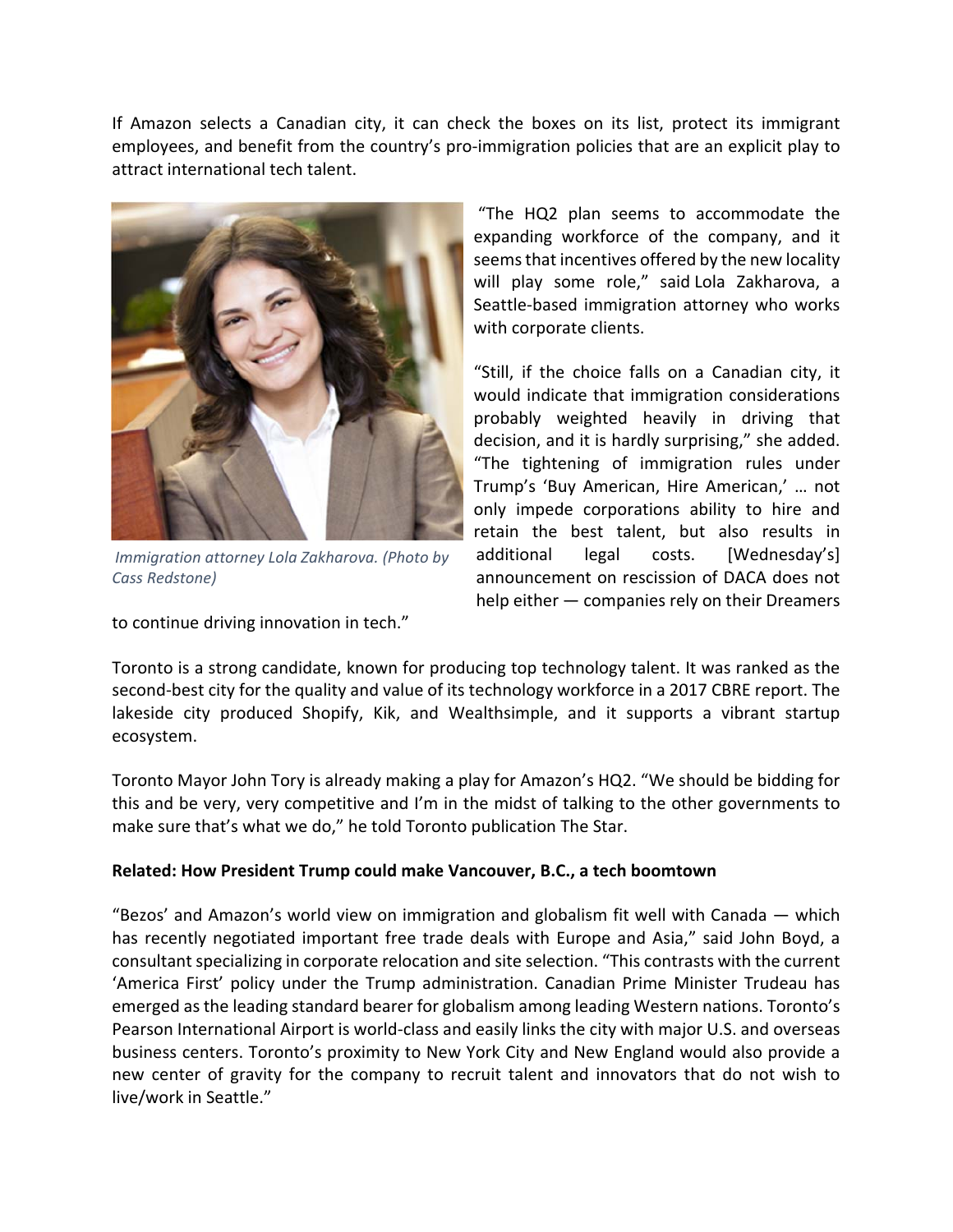Amazon already has a Toronto outpost with a staff of 600 and is looking to add an additional 200 employees to the office, according to The Star. But despite those compelling factors, Boyd doesn't think Toronto will be the ultimate choice. Still, even discussing Canada as an option could advance Amazon's political agenda.

"Even if Toronto is not selected as the new HQ, (and I *don't* believe Toronto will ultimately will be chosen), just by virtue of it being on the short list provides Bezos a platform to talk about immigration reform, an issue near and dear to his heart," Boyd said.

Vancouver, B.C. is also a viable candidate, a mere three‐hour‐drive from Amazon's original Seattle headquarters. Amazon already has a satellite office there, as do Microsoft, Facebook, and Twitter; and Vancouver is the birthplace of billion‐dollar companies like HootSuite and Slack the latter moved its HQ to San Francisco but still has a big presence in B.C. It also offers many of the West Coast lifestyle benefits that attract members of the tech world.

Amazon has been actively engaged in legal challengesto the Trump administration'simmigration policies, filing briefs in lawsuits over the president's controversial travel ban and more recent DACA repeal. The company says it has employees that were impacted by both actions and that a hostile climate to immigrants hurts its recruiting efforts and business operations.



*Canadian Prime Minister Justin Trudeau tests out a HoloLens at Microsoft's Vancouver office.(Microsoft Photo)*